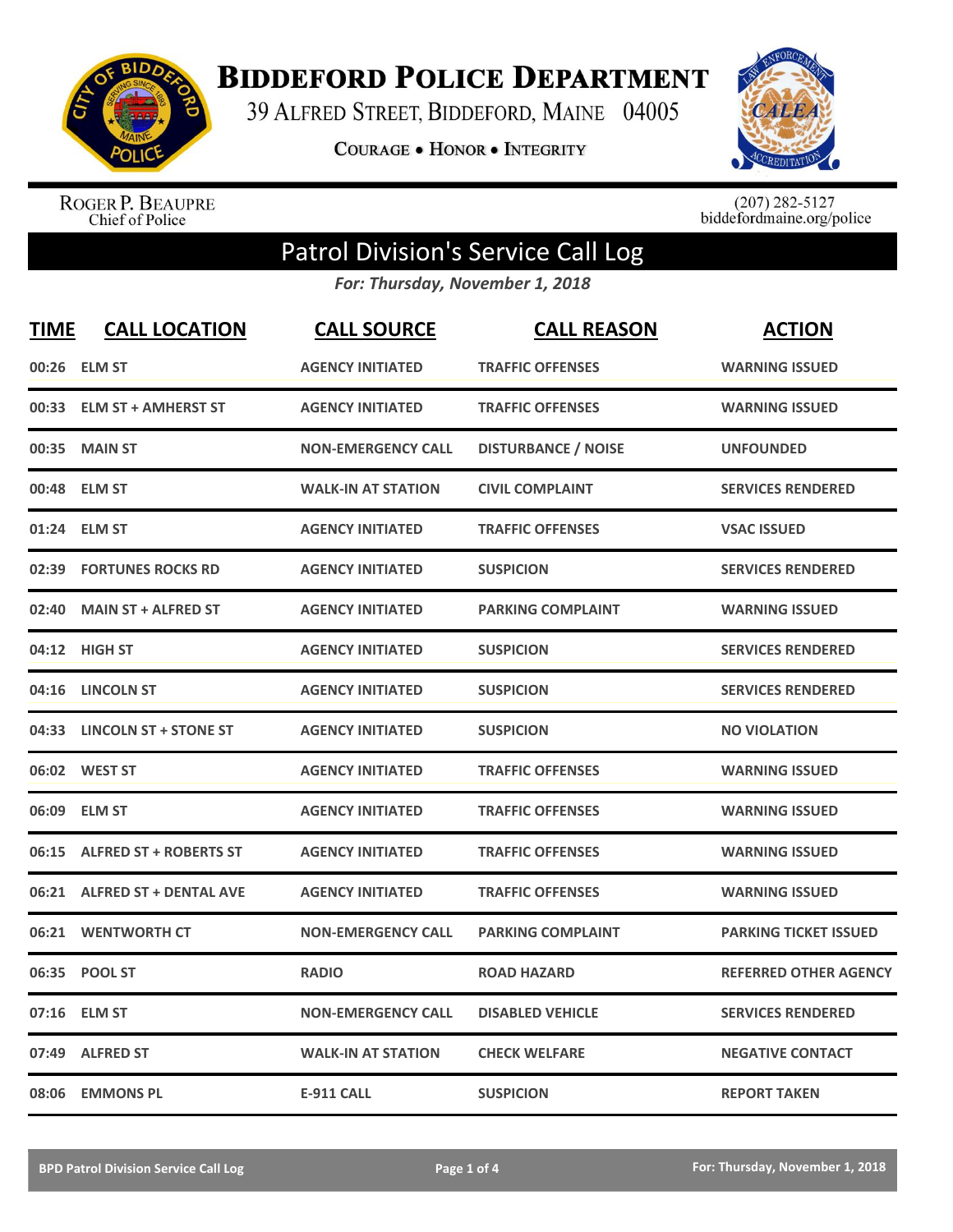| <b>TIME</b> | <b>CALL LOCATION</b>             | <b>CALL SOURCE</b>        | <b>CALL REASON</b>               | <b>ACTION</b>                |
|-------------|----------------------------------|---------------------------|----------------------------------|------------------------------|
|             | 08:11 WEST MYRTLE ST + ALFRED ST | <b>NON-EMERGENCY CALL</b> | <b>ARTICLES LOST/FOUND</b>       | <b>SERVICES RENDERED</b>     |
|             | 08:28 ALFRED ST                  | <b>WALK-IN AT STATION</b> | <b>ALL OTHER</b>                 | <b>SERVICES RENDERED</b>     |
|             | 08:49 ELM ST                     | <b>AGENCY INITIATED</b>   | <b>TRAFFIC OFFENSES</b>          | <b>WARNING ISSUED</b>        |
|             | 08:53 GREEN ST                   | <b>AGENCY INITIATED</b>   | <b>48HR RULE</b>                 | <b>SERVICES RENDERED</b>     |
|             | 09:06 ELM ST                     | <b>AGENCY INITIATED</b>   | <b>TRAFFIC OFFENSES</b>          | <b>VSAC ISSUED</b>           |
| 09:15       | <b>MAIN ST</b>                   | <b>AGENCY INITIATED</b>   | <b>48HR RULE</b>                 | <b>SERVICES RENDERED</b>     |
|             | 09:32 ALFRED ST                  | <b>AGENCY INITIATED</b>   | <b>48HR RULE</b>                 | <b>SERVICES RENDERED</b>     |
| 09:49       | <b>CHERRY LN</b>                 | <b>NON-EMERGENCY CALL</b> | <b>DISTURBANCE / NOISE</b>       | <b>UNFOUNDED</b>             |
| 10:35       | <b>MAY ST + LAMOTHE AVE</b>      | <b>AGENCY INITIATED</b>   | <b>ASSAULT</b>                   | <b>REPORT TAKEN</b>          |
|             | 11:16 WEST COLE RD               | <b>AGENCY INITIATED</b>   | <b>TRAFFIC OFFENSES</b>          | <b>VSAC ISSUED</b>           |
|             | 11:37 LAMOTHE AVE                | <b>AGENCY INITIATED</b>   | <b>PAPERWORK</b>                 | <b>PAPERWORK NOT SERVED</b>  |
| 11:44       | <b>ALFRED ST</b>                 | <b>AGENCY INITIATED</b>   | <b>PAPERWORK</b>                 | <b>NEGATIVE CONTACT</b>      |
| 11:50       | <b>WEST MYRTLE ST</b>            | <b>AGENCY INITIATED</b>   | <b>PAPERWORK</b>                 | <b>PAPERWORK NOT SERVED</b>  |
| 11:55       | <b>ALFRED ST</b>                 | <b>AGENCY INITIATED</b>   | <b>PAPERWORK</b>                 | <b>NEGATIVE CONTACT</b>      |
| 12:20       | <b>SHOPS WAY</b>                 | <b>E-911 CALL</b>         | 911 MISUSE                       | <b>NEGATIVE CONTACT</b>      |
|             | 12:21 CLARK ST                   | <b>AGENCY INITIATED</b>   | <b>PAPERWORK</b>                 | <b>PAPERWORK NOT SERVED</b>  |
|             | 12:26 FALL ST                    | <b>AGENCY INITIATED</b>   | <b>PAPERWORK</b>                 | <b>PAPERWORK NOT SERVED</b>  |
|             | 12:35 ELM ST                     | <b>AGENCY INITIATED</b>   | <b>PAPERWORK</b>                 | <b>PAPERWORK NOT SERVED</b>  |
|             | 12:52 SOUTH ST                   | <b>AGENCY INITIATED</b>   | <b>ARTICLES LOST/FOUND</b>       | <b>REPORT TAKEN</b>          |
|             | 12:53 ALFRED ST                  | <b>AGENCY INITIATED</b>   | <b>PARKING COMPLAINT</b>         | <b>PARKING TICKET ISSUED</b> |
|             | 13:06 ALFRED ST                  | <b>WALK-IN AT STATION</b> | <b>COURT ORDERED CHECK IN</b>    | <b>SERVICES RENDERED</b>     |
|             | 13:17 LAMOTHE AVE                | <b>AGENCY INITIATED</b>   | <b>PAPERWORK</b>                 | <b>PAPERWORK SERVED</b>      |
|             | 13:20 SUMMER ST                  | <b>AGENCY INITIATED</b>   | <b>SEX OFFENDER REGISTRATION</b> | <b>REPORT TAKEN</b>          |
|             | 13:30 SOUTH ST                   | <b>NON-EMERGENCY CALL</b> | <b>DOMESTIC COMPLAINTS</b>       | <b>REPORT TAKEN</b>          |
|             | <b>13:35 MAIN ST</b>             | <b>WALK-IN AT STATION</b> | <b>DOMESTIC COMPLAINTS</b>       | <b>REPORT TAKEN</b>          |
|             | 15:07 STATE ST                   | <b>NON-EMERGENCY CALL</b> | <b>HARASSMENT</b>                | <b>UNFOUNDED</b>             |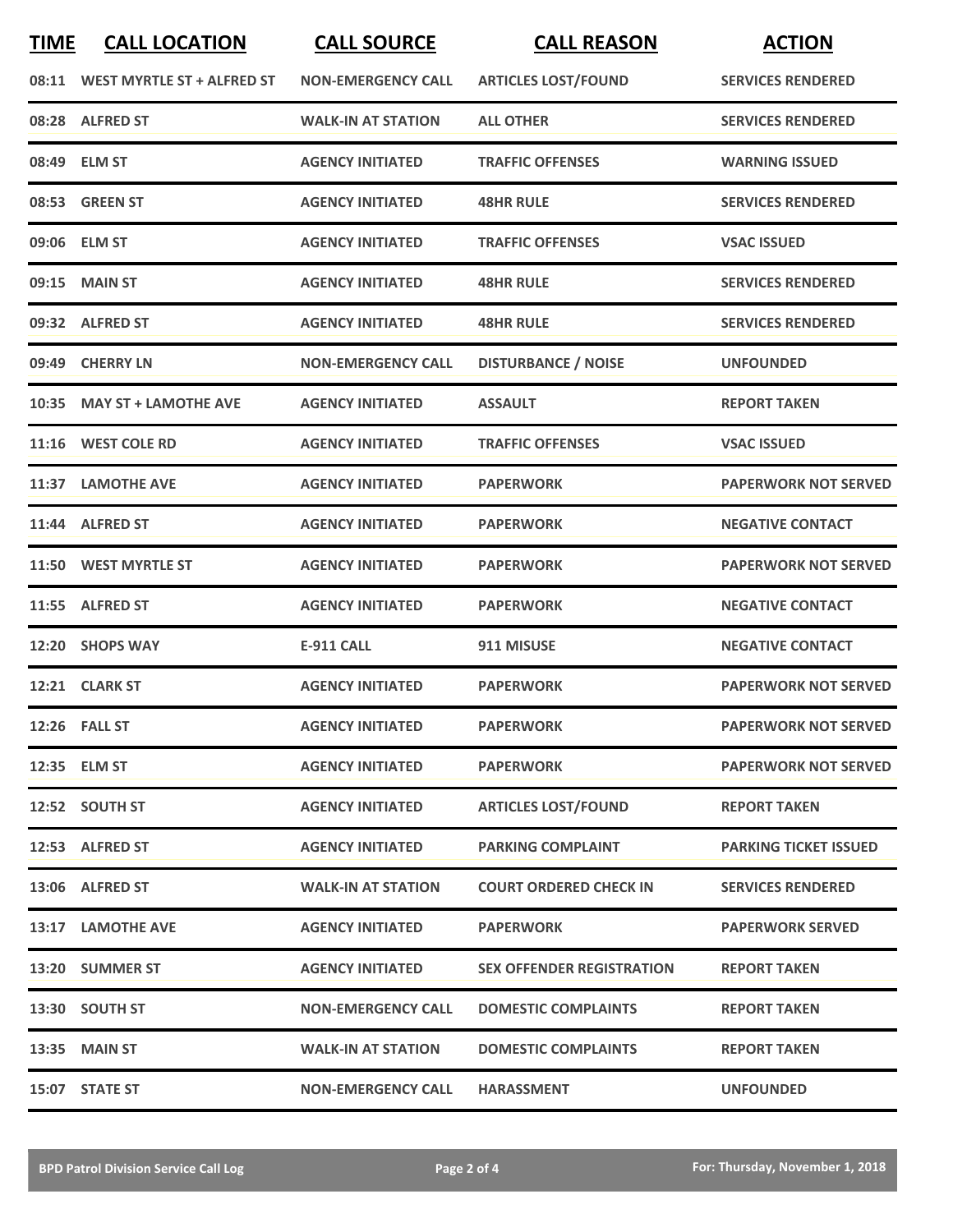| <b>TIME</b> | <b>CALL LOCATION</b>                                                                           | <b>CALL SOURCE</b>        | <b>CALL REASON</b>                                                                                | <b>ACTION</b>                |
|-------------|------------------------------------------------------------------------------------------------|---------------------------|---------------------------------------------------------------------------------------------------|------------------------------|
|             | <b>15:16 TOWN LINE RD</b>                                                                      | <b>E-911 CALL</b>         | 911 MISUSE                                                                                        | <b>WARNING ISSUED</b>        |
|             | <b>15:20 VICTORY LN</b>                                                                        | <b>E-911 CALL</b>         | <b>JUVENILE OFFENSES</b>                                                                          | <b>NO ACTION REQUIRED</b>    |
|             | 15:52 PRECOURT ST + MOUNTAIN RD AGENCY INITIATED<br><b>CHARGE: FAILURE TO REGISTER VEHICLE</b> |                           | <b>TRAFFIC OFFENSES</b><br>OFFENDER: KAREN ANNETTE ROBERTSON  AGE: 62  RESIDENT OF: KENNEBUNK, ME | <b>CITATION ISSUED</b>       |
|             | 15:54 RAY ST + ALFRED ST                                                                       | <b>NON-EMERGENCY CALL</b> | <b>PARKING COMPLAINT</b>                                                                          | <b>SERVICES RENDERED</b>     |
| 16:00       | <b>EMERY ST</b>                                                                                | <b>NON-EMERGENCY CALL</b> | <b>PARKING COMPLAINT</b>                                                                          | <b>PARKING TICKET ISSUED</b> |
|             | 16:02 TIGER WAY                                                                                | <b>AGENCY INITIATED</b>   | <b>THEFT</b>                                                                                      | <b>REPORT TAKEN</b>          |
|             | 16:26 BEACON AVE                                                                               | <b>NON-EMERGENCY CALL</b> | <b>ALL OTHER</b>                                                                                  | <b>SERVICES RENDERED</b>     |
|             | 16:34 ALFRED ST                                                                                | <b>AGENCY INITIATED</b>   | <b>PRO-ACTIVE DV RESPONSE TEAM</b>                                                                | <b>NO VIOLATION</b>          |
|             | <b>16:55 MAIN ST</b>                                                                           | E-911 CALL                | <b>WEAPONS</b>                                                                                    | <b>NEGATIVE CONTACT</b>      |
|             | 17:09 WASHINGTON ST                                                                            | <b>NON-EMERGENCY CALL</b> | <b>SUSPICION</b>                                                                                  | <b>NEGATIVE CONTACT</b>      |
|             | 17:15 ALFRED ST                                                                                | <b>AGENCY INITIATED</b>   | <b>PRO-ACTIVE DV RESPONSE TEAM</b>                                                                | <b>NEGATIVE CONTACT</b>      |
| 17:28       | <b>MAY ST</b>                                                                                  | <b>AGENCY INITIATED</b>   | <b>PRO-ACTIVE DV RESPONSE TEAM</b>                                                                | <b>NO VIOLATION</b>          |
| 17:43       | <b>ALFRED ST</b>                                                                               | <b>NON-EMERGENCY CALL</b> | <b>VIOL OF BAIL CONDITIONS</b>                                                                    | <b>SERVICES RENDERED</b>     |
|             | 17:44 POOL ST                                                                                  | <b>AGENCY INITIATED</b>   | <b>TRAFFIC OFFENSES</b>                                                                           | <b>WARNING ISSUED</b>        |
|             | 17:54 HARDING ST                                                                               | <b>E-911 CALL</b>         | 911 MISUSE                                                                                        | <b>NO VIOLATION</b>          |
|             | 17:56 POOL ST                                                                                  | <b>AGENCY INITIATED</b>   | <b>TRAFFIC OFFENSES</b>                                                                           | <b>WARNING ISSUED</b>        |
|             | 18:13 SOUTH ST + WESTERN AVE                                                                   | <b>AGENCY INITIATED</b>   | <b>TRAFFIC OFFENSES</b>                                                                           | <b>VSAC ISSUED</b>           |
|             | 18:14 ALFRED ST                                                                                | <b>AGENCY INITIATED</b>   | <b>TRAFFIC OFFENSES</b>                                                                           | <b>WARNING ISSUED</b>        |
|             | <b>18:24 HILL ST</b>                                                                           | <b>AGENCY INITIATED</b>   | <b>PRO-ACTIVE DV RESPONSE TEAM</b>                                                                | <b>NO VIOLATION</b>          |
|             | <b>18:24 HILL ST</b>                                                                           | <b>NON-EMERGENCY CALL</b> | <b>DISTURBANCE / NOISE</b>                                                                        | <b>WARNING ISSUED</b>        |
|             | 18:41 ST MARYS ST                                                                              | <b>E-911 CALL</b>         | 911 MISUSE                                                                                        | <b>NO ACTION REQUIRED</b>    |
|             | 19:00 POOL ST + GRANITE POINT RD                                                               | <b>AGENCY INITIATED</b>   | <b>TRAFFIC OFFENSES</b>                                                                           | <b>WARNING ISSUED</b>        |
|             | 19:08 BIRCH ST                                                                                 | <b>NON-EMERGENCY CALL</b> | <b>THEFT</b>                                                                                      | <b>REPORT TAKEN</b>          |
|             | 19:16 ALFRED ST + ANDREWS RD                                                                   | <b>AGENCY INITIATED</b>   | <b>TRAFFIC OFFENSES</b>                                                                           | <b>WARNING ISSUED</b>        |
|             | 19:22 THORNTON ST                                                                              | <b>NON-EMERGENCY CALL</b> | <b>THEFT</b>                                                                                      | <b>REPORT TAKEN</b>          |